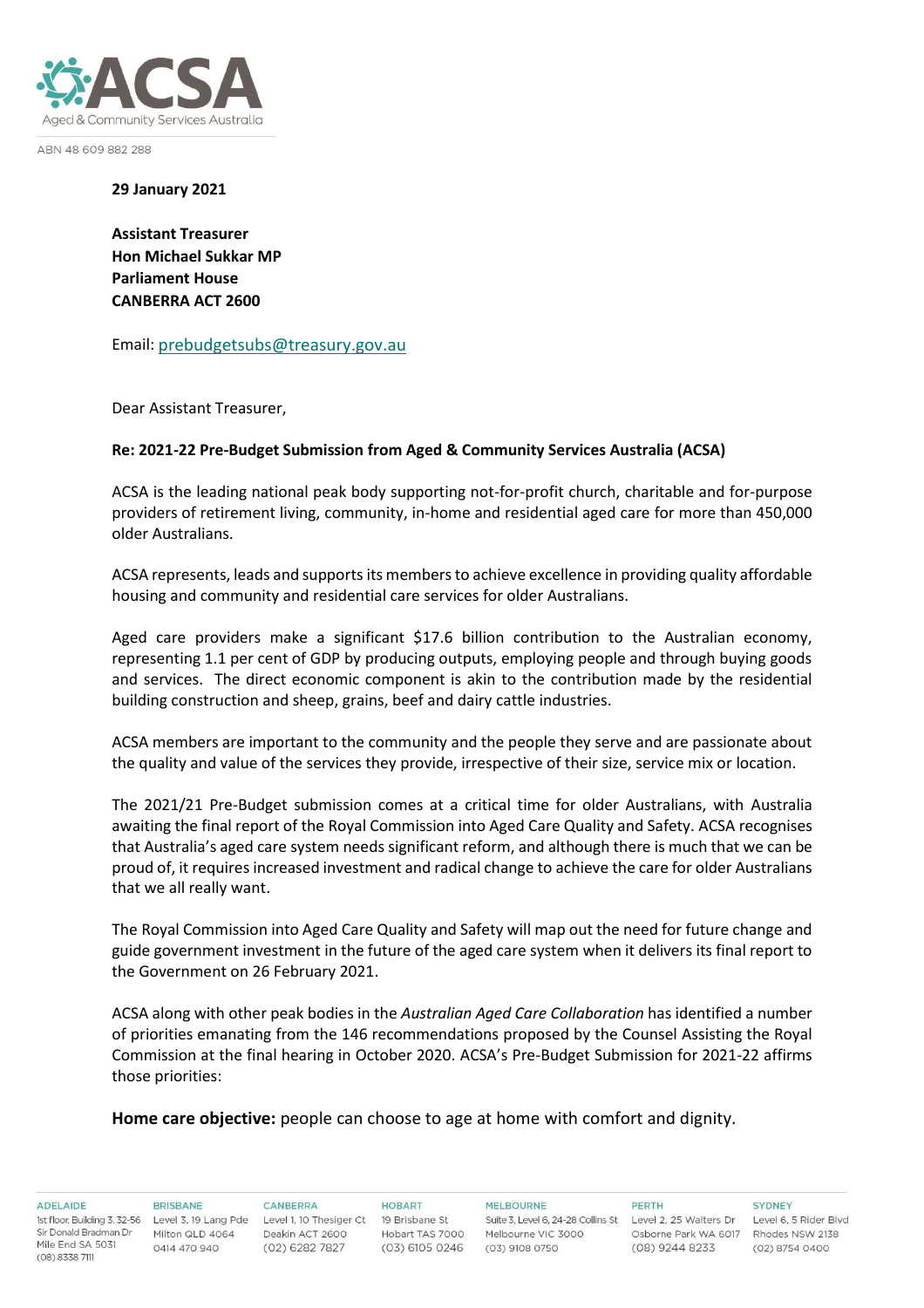• (H1) Set out a two-three year schedule for releasing enough home care packages to clear the queue, and uncap supply thereafter. At the same time: (H2) combine home care and CHSP into a single, enablement-focused program with scalable assessment and reassessment; (H3) create a new allocation system that more closely aligns funding to an individual (and carer/s) needs; (H4) align maximum package values with subsidies for residential care, at the same time as (H5) developing policies to carefully manage the shift to caring for people with more complex needs outside of residential care, including adequate and accessible respite services.

**Residential care objective:** people who choose or need residential care have high quality and safe options that allow them to continue to live with comfort and dignity.

• (R1) Introduce minimum staffing benchmarks/requirements that take into account all staff (including nurses, PCWs and lifestyle staff), different care models and resident needs/acuity with appropriate flexibility and associated disclosure requirements. (R2) Ensure allied health is appropriately funded such as through separate Medicare items. (R3) Set a timetable to remove the ACAR and assign entitlements to older people to support increased choice, while also creating clear access standards and policies for ensuring sufficient supply for vulnerable groups and thin markets.

**Workforce objective:** aged care organisations can attract and retain suitable staff from a workforce with the attributes needed to provide the care and services that the community expects.

• (W1) Immediately fund improved and expanded workforce training and invest in a campaign to attract more workers to aged care to meet the demand created by increased access and higher levels of available support. (W2) Introduce a PCW registration scheme with mandatory Cert IIIs (after completing current curriculum reviews), ongoing CPD, recognition of prior learning and provisional registration. (W3) Commence a joint negotiation between the Commonwealth, providers and unions to ensure that workers are appropriately remunerated and aged care salaries are competitive with community and health sector equivalents.

**Accountability and human rights objective:** regulatory and service frameworks support older people to exercise their human rights and ensure both government and providers are accountable for outcomes within the system.

• (A1) Legislate the right to sufficient high quality and safe aged care and support in a way that binds both providers and government to safeguard this right. (A2) Collect and publish case mix/risk adjusted performance indicators, including outcomes such as quality of life measures and inputs such as staffing. (A3) Fund local care finders and navigation assistance, especially for vulnerable people.

**Transparent and sustainable funding objective:** a stable public funding system that transparently and independently links funding to provider costs including the costs of investment in workforce and accessing capital and supports innovation and productivity.